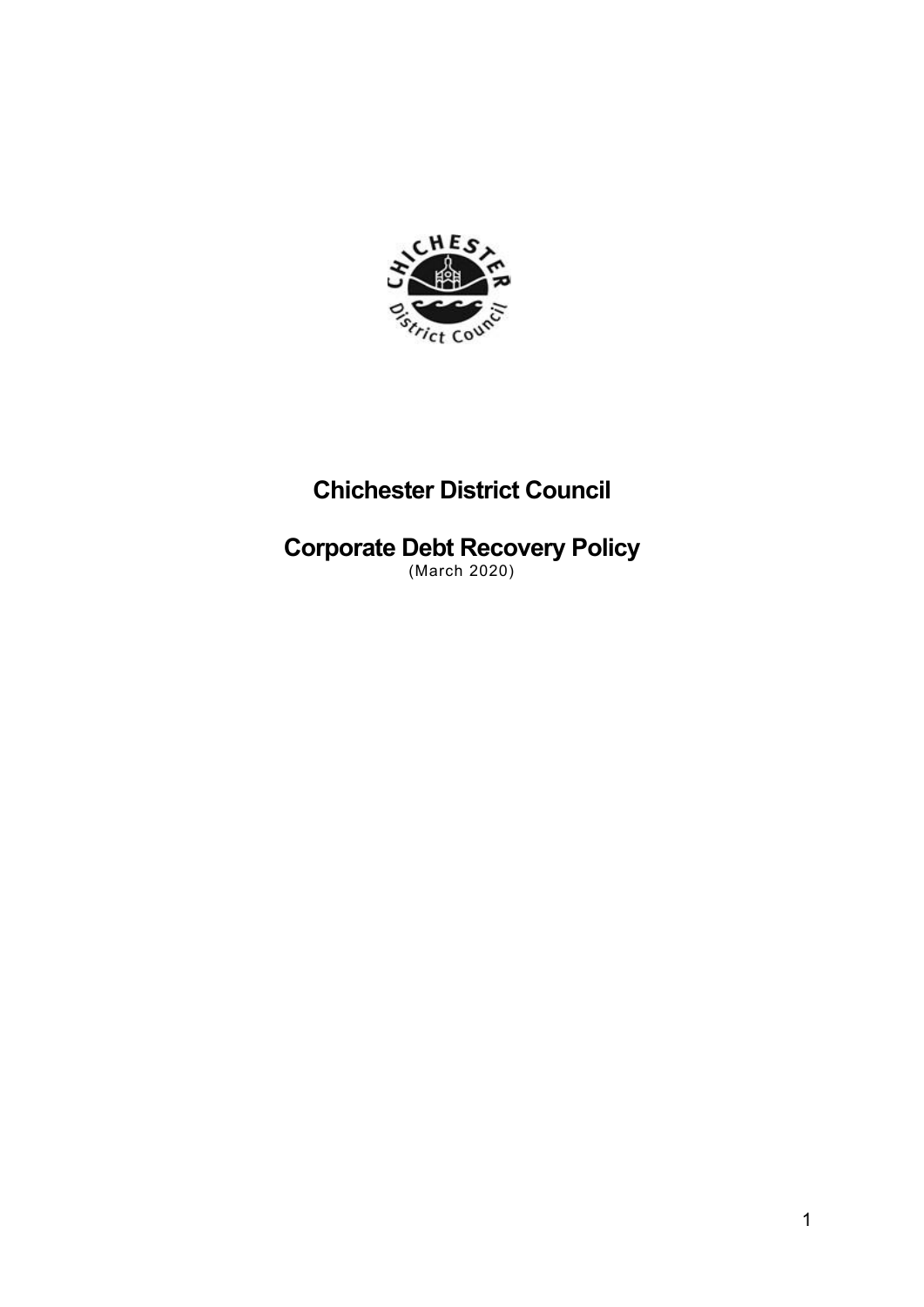# **A CORPORATE DEBT FRAMEWORK**

### **The policy**

### **1. When is this policy effective from?**

This Policy is effective from 1 March 2020 and supersedes the Corporate Debt Recovery Policy and Write-Offs Policy which was last updated and approved by Cabinet in September 2017.

This Policy will be reviewed in February 2023 or at an earlier time dependent upon the outcome of the Government consultations on:

- Breathing space proposal to give someone in problem debt the right to legal protections from creditor action while they receive debt advice and enter an appropriate debt solution. The plan would enable someone in problem debt to enter a statutory agreement to repay their debts to a manageable timetable. Individuals entering a plan would receive legal protections from creditor action for the duration of their plan.
- Review of Council Tax debt recovery have committed to making Council Tax (CT) collection system fairer and more efficient. New guidance due to improve how councils recover unpaid CT and end aggressive enforcement tactics. Government sought input from charities, debt advice organisations and councils on the new guidance

### **2. Why do we have this policy?**

#### **Reason**

The Council raises a significant proportion of its total income through local taxes and charges and has a duty to ensure that all monies owed to it (debts) are collected efficiently and effectively for the benefit of its residents.

The vision of corporate debt management for the Council is:

"To maximise the amount of collectible debt through the efficient collection of income, within a framework of customer care and client sensitivity."

#### **Purpose**

This policy details the Council's corporate approach to debt recovery including how it prioritises debt outstanding. The Council will make every effort to ensure that best practice is applied to all debt collection and recovery activities within appropriate legal powers. This policy applies to both individuals and companies subject to the application of relevant legislation.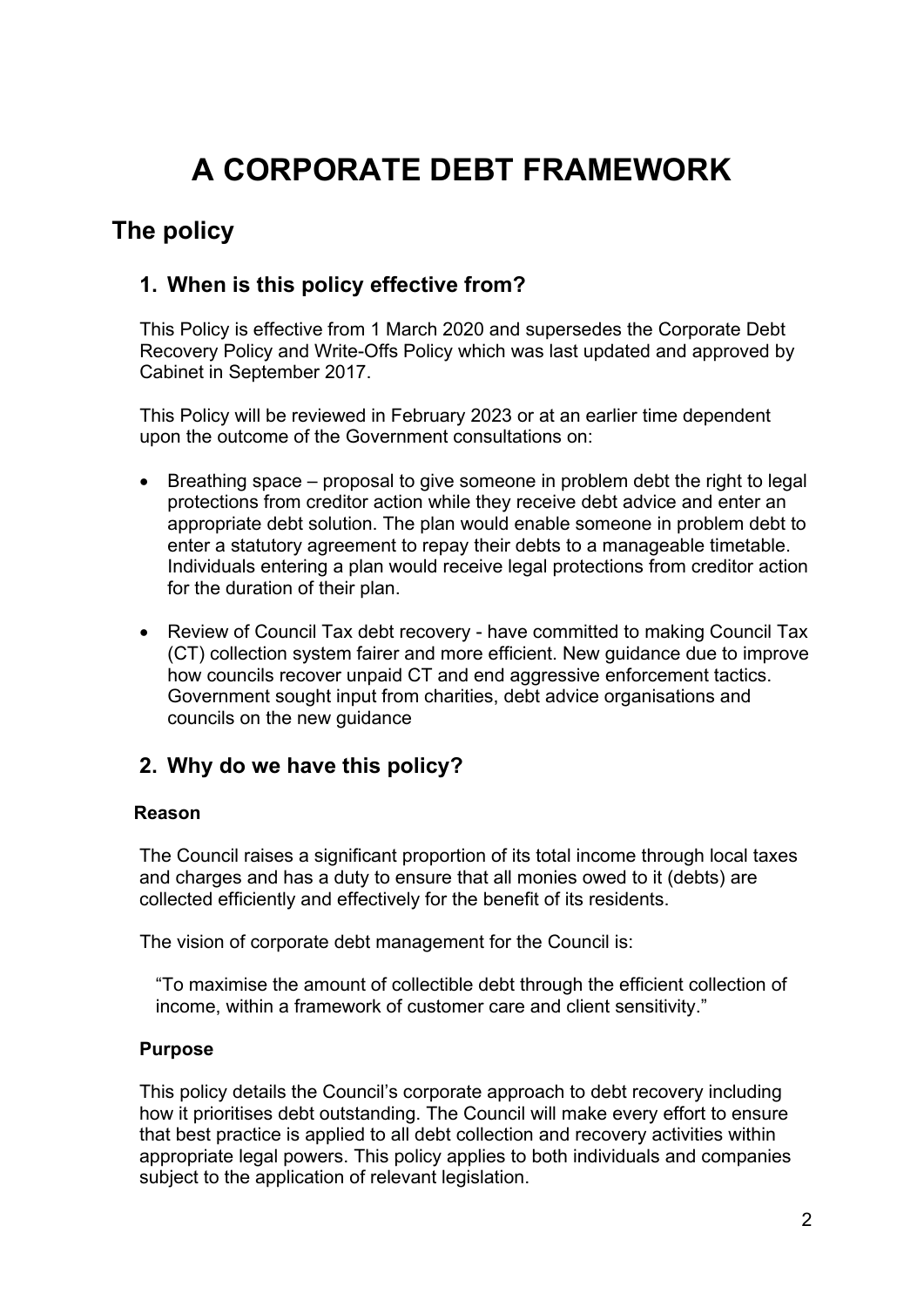This policy embraces the objective:

To balance the effective collection of monies due to the Council to maximise income collection, whilst ensuring that a fair, proportionate and consistent approach is taken to the recovery of sums that are not paid when due, with the aim to avoid increased indebtedness.

### **3. Policy aims**

Underpinning this policy is the general principle that the citizens and businesses have a responsibility to pay for the services they receive from the Council and the charges for which they are liable.

The preference is for services to gain upfront payment for any new services that require payment, and not rely on invoices.

Wherever possible and when appropriate, services will not be provided until payment has been made and cleared funds received.

The key aims of this policy are to:

- improve the levels of income collected by the Council and reduce levels of arrears (debts);
- provide a number of mechanisms for payments to be made to, and to make the process of payment as easy as possible for customers;
- ensure that all amounts due are collected according to the agreed payment criteria, and encourage payment by the most efficient method;
- ensure that all relevant information provided to debtors is clear in setting out what action may be taken if a debt remains unpaid;
- apply best practice and transparency to debt collection, using cost effective, fair collection and recovery practices;
- ensure a professional and timely approach to recovery action for all the different types of debt owed to the Council;
- treat individuals consistently and fairly and in accordance with the Council's Equalities Strategy;
- promote a coordinated approach towards managing multiple debts owed to the Council,
- ensure that people in genuine financial difficulty are supported to claim any benefits they are entitled to and where appropriate are signposted towards free debt advice;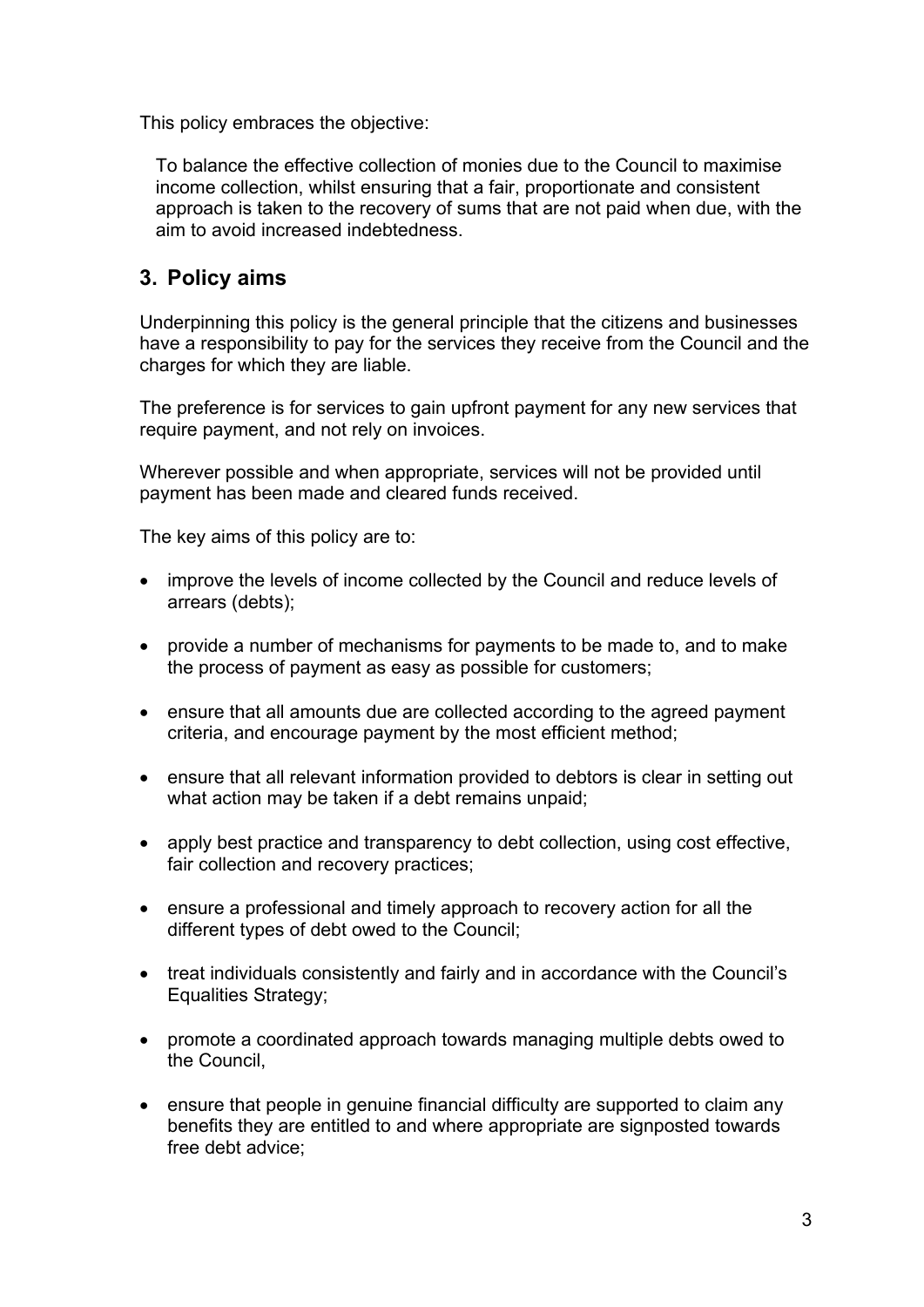- acknowledge that some people struggle to pay their bills and to adopt a more preventative approach to indebtedness where appropriate; and
- ensure that vulnerable people are supported to manage their financial affairs effectively, including the payment of debt.

### **4. Who must comply with the policy?**

This policy applies to all staff responsible for the administration and collection of debt for the Council.

### **5. What is the policy?**

The Council's policy is, first and foremost, that all debt due to the Council is payable and all necessary steps should be taken to ensure that it is recovered. The Council recognises that some people do not pay their debts for a variety of reasons. This may include poverty or other financial hardship, which the Council will balance against its duty to collect. Conversely, this policy outlines a robust approach to those who can pay but won't pay.

The Council's debt collection and recovery policy is fair to everyone regardless of their age, race, gender, disability, sexuality or religious belief. This policy is in addition to existing legislation and is designed to enhance the procedures already in place to collect debt.

The need for people in debt to communicate their financial status is important. Where a person makes contact with the Council, their circumstances will be considered with a view to agreeing a reasonable payment arrangement (taking into consideration any statutory constraints or timescales), minimising recovery action and helping to alleviate hardship.

Payment arrangements for any sundry debtor accounts raised in the Council's Financial Management system (Civica) may be agreed by the service area, subject to liaison/consultation with the Taxation Team (especially if debt recovery action has commenced). The Income and Payments Team must also be informed to reflect the payment arrangement in the Council's financial system.

Where people fail to make contact or maintain agreed arrangements, recovery action will continue.

No policy can ever completely address the difficulties faced by some people and families on low incomes. The approach to recovery will therefore be sensitive to individual circumstances and take into account multiple debts owed within statutory limitations.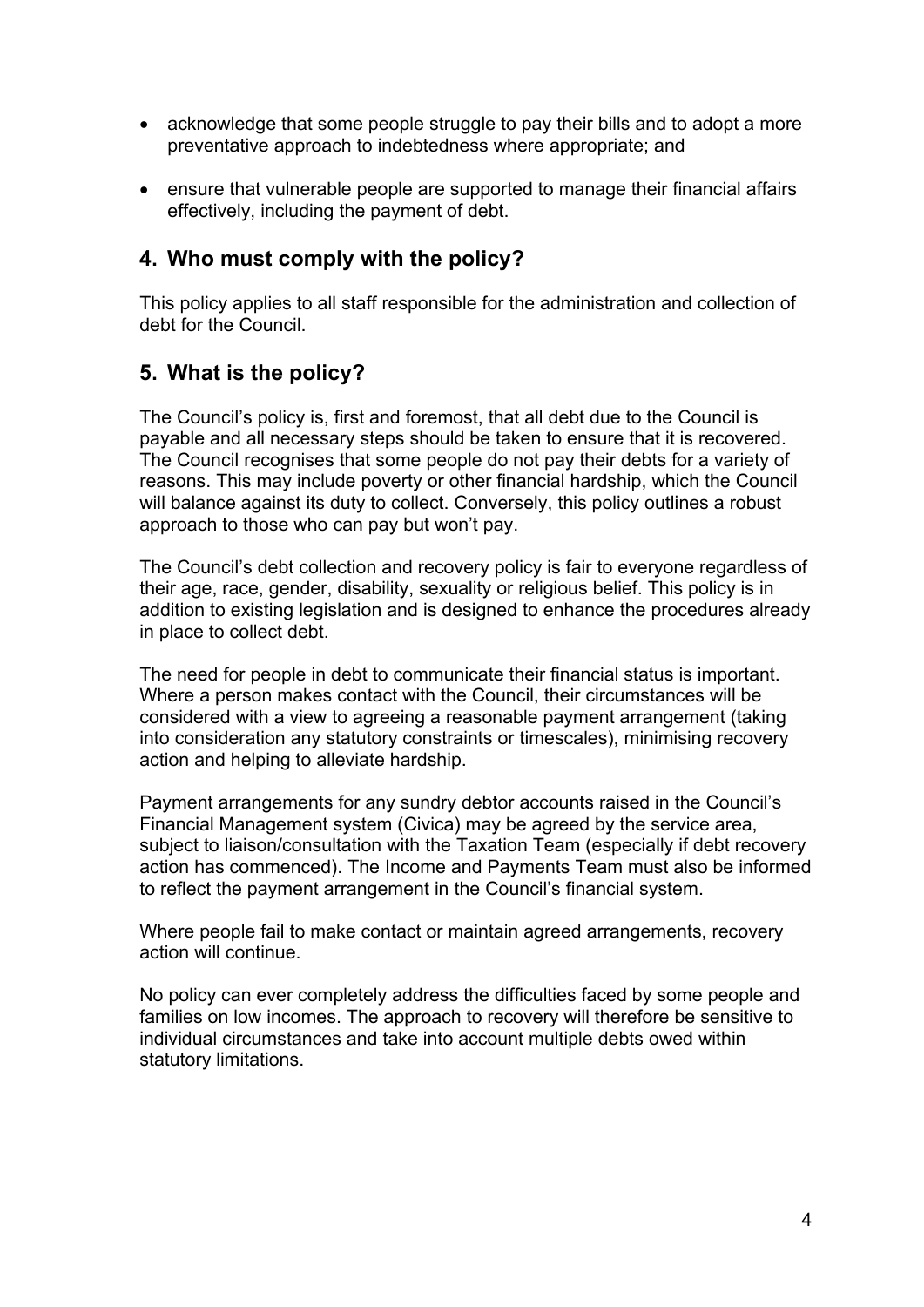The Council will:

- provide individual debtors in financial hardship with advice on relevant benefits, discounts, relief and exemptions to prevent a worsening situation and/or signpost appropriate debt agencies;
- consider longer-term payment arrangements for debtors suffering genuine hardship, although this may not be available for some debts with statutory timescales, such as Penalty Charge Notices (parking tickets);
- take into account all debts owed to the Council (excluding parking tickets), with the debtor's consent, to ensure that the Council does not increase hardship where different council services are seeking to recover debts; and
- maintain and review this policy, as necessary, so that it remains in line with any anti-poverty strategies and actions approved by the Council.

### **6. How is this policy implemented?**

This policy supports existing legislation and is designed to enhance the procedures that are in place to assist with the collection of debt. Although there are variations in the procedures relating to different debts, they must reflect the Council's requirement for a corporate approach to recovering debt as set out in this policy.

### **6.1 Fair debt collection**

There are various methods available to recover outstanding debts that are mentioned in this policy. The Council may appoint Enforcement Agents to recover local taxation arrears and other debts where authorised to do so. Only certificated enforcement agents can take control of goods for local taxation and road traffic debts. The fees charged to the debtor are governed by legislation. The ability to pay is a paramount concern when considering debt recovery.

This Council supports fair debt collection and recovery practices and makes the following commitments to support this:

- Ensure there is a process in place to ensure that bills and statutory documents are accurate, timely and clear.
- Provide appropriate and easy payment methods (e.g. direct debit, online and automated payment line for the majority of income streams).
- Encourage people and businesses that fall into arrears to contact us and agree to payment arrangements appropriate to their circumstances and the Council's requirements.
- Help to reduce the effect of debt on people on low incomes by informing people of the general availability of income-related benefits such as Job Seekers' Allowance, Tax Credits, Universal Credit, Pension Credit and by ensuring that maximum benefit take-up occurs.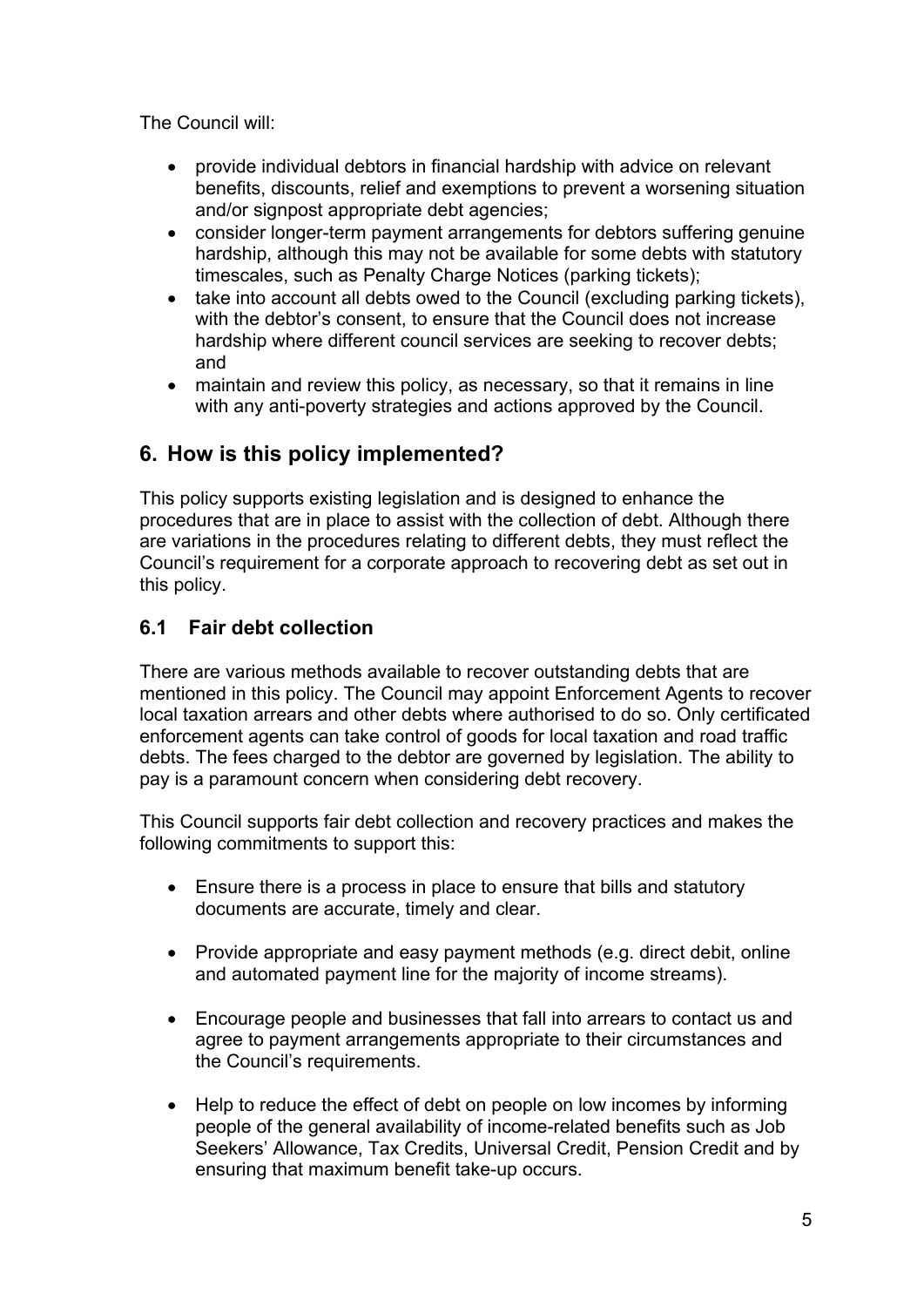- Advise people and businesses where they can get independent advice with financial problems (e.g. Citizens Advice Bureau). A list of some other organisations where money management and budgeting advice can be obtained is attached to this Policy in **Appendix 1**.
- Identify deliberate non-payers or those who delay payment and take timely and effective enforcement action.
- Focus on collecting the charge set rather than how the charge is arrived at. Some charges and debts have a process for appealing the charge. The debt and/or charge should be paid in the first instance pending the outcome of any dispute/appeal. The Council gives a commitment that payment will not prejudice the outcome of any appeal process and that it will refund the payment should the appeal be successful (excluding Road Traffic Debts).
- Consider reducing or remitting debt in cases of extreme hardship where legislation and discretionary powers allow for this.

#### **6.2 Vulnerable people**

The Council recognises that some members of the community may be considered to be more vulnerable and, therefore, may require additional support in dealing with their financial affairs.

Vulnerability does not mean that a person will not be required to pay amounts they are legally obliged to pay. However, where a person is recognised to be vulnerable consideration should be given to:

- allowing longer to pay:
- postponing enforcement action;
- assisting the person to claim benefits, discounts or other entitlements;
- supporting people to access sources of independent advice;
- providing information in an accessible format;
- a temporary payment arrangement with lower repayment than would normally be agreed;
- where appropriate, engagement with third parties in order to assist the debtor with their financial affairs; and
- returning debt to Chichester District Council if the debt has been pursued by the Enforcement Agent.

The cause of vulnerability may be temporary or may be permanent in nature and the degree of vulnerability will vary widely. In some circumstances it will be appropriate to liaise with or seek further advice from other agencies that may be involved in working with the customer. The definition of vulnerability can be found in the Appendix 2 to this document.

Should a debt proceed to an Enforcement Agent, an agreed vulnerability policy is in place.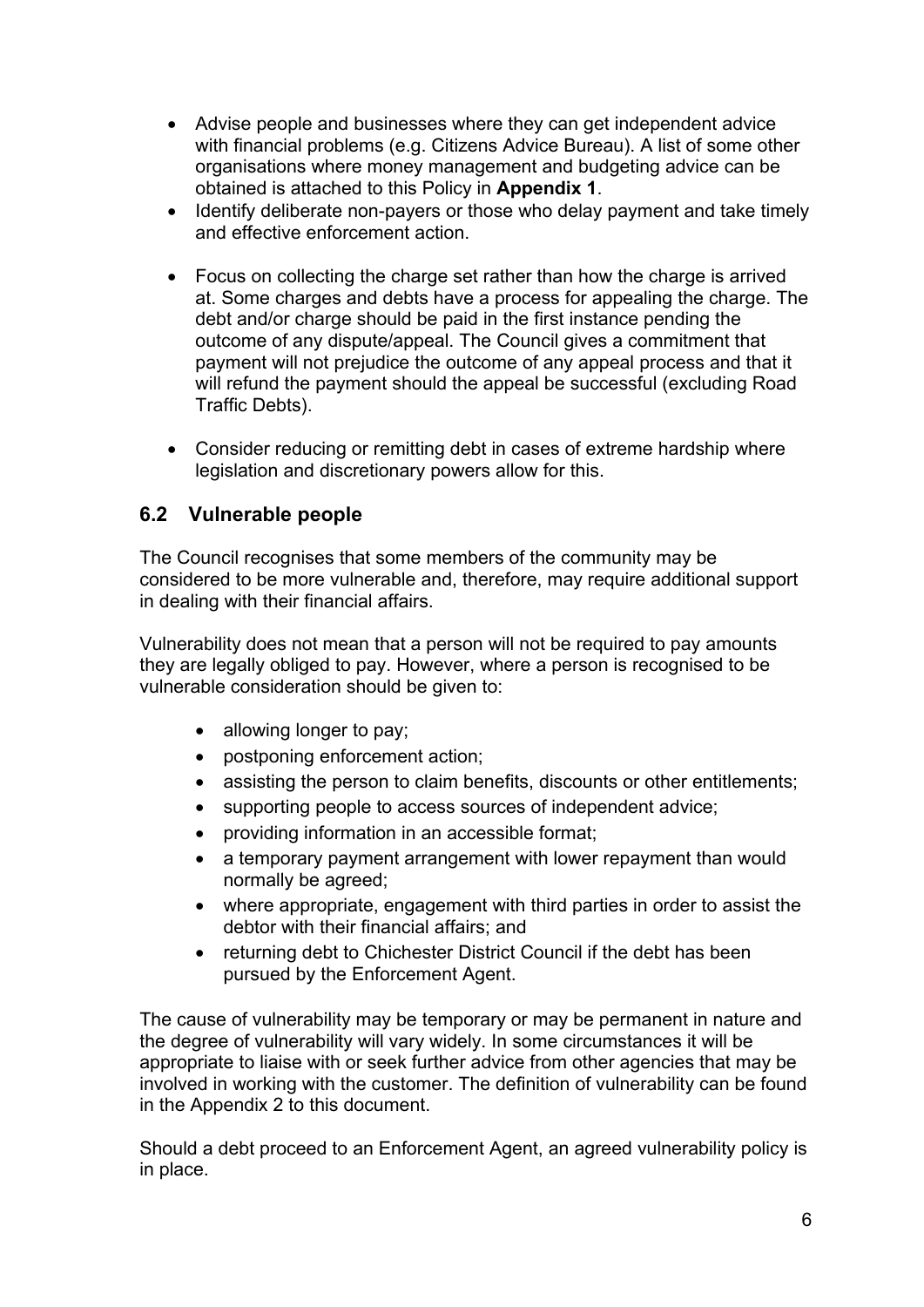### **6.3 Prioritisation of recovery**

All debt is recoverable. Priority of recovery will be based upon various factors such as:

- age of debt;
- amount;
- debtor type;
- number; and
- creditor type.

Referrals to enforcement or collection agents to collect debts or take control of goods will only be undertaken where there is a reasonable likelihood of recovering the debt.

### **6.4 Charging Orders**

A charge against the property will be considered if the liable party is the owner. Upon obtaining a charge, consideration will be given to ordering a sale of the property to repay the debt owed. This will be based on several factors such as the amount owed, the lack of a suitable offer of repayment, the composition of the household and the liable party's capacity.

### **6.5 Use of Enforcement and Collection Agents**

The Council reserves the right to use Enforcement Agents and Collection Agents as it sees fit, where it is allowed by law to so do.

Enforcement Agents are governed by Regulations made under the Tribunals, Courts & Enforcement Act 2007 such as The Taking Control of Goods Regulations 2013, The Taking Control of Goods (Fees) Regulations 2014 and The Certification of Enforcement Agents Regulations 2014.

Enforcement Agents will be expected to be members of the Civil Enforcement Association (CIVEA) and comply with the CIVEA Code of Conduct. If not members of CIVEA, they will be expected to demonstrate similar codes of practice and complaints handling.

The Council may issue specific instructions as to its own requirements on the conduct of enforcement and collection agents acting on its behalf either directly or through partnership arrangements. Contracts with Enforcement Agents are actively monitored to ensure they are operating in line with National Standards.

### **6.6 Insolvency**

Bankruptcy and liquidation proceedings will be considered where the debt or combined debts are above the statutory minimum threshold and it is considered cost effective to do so.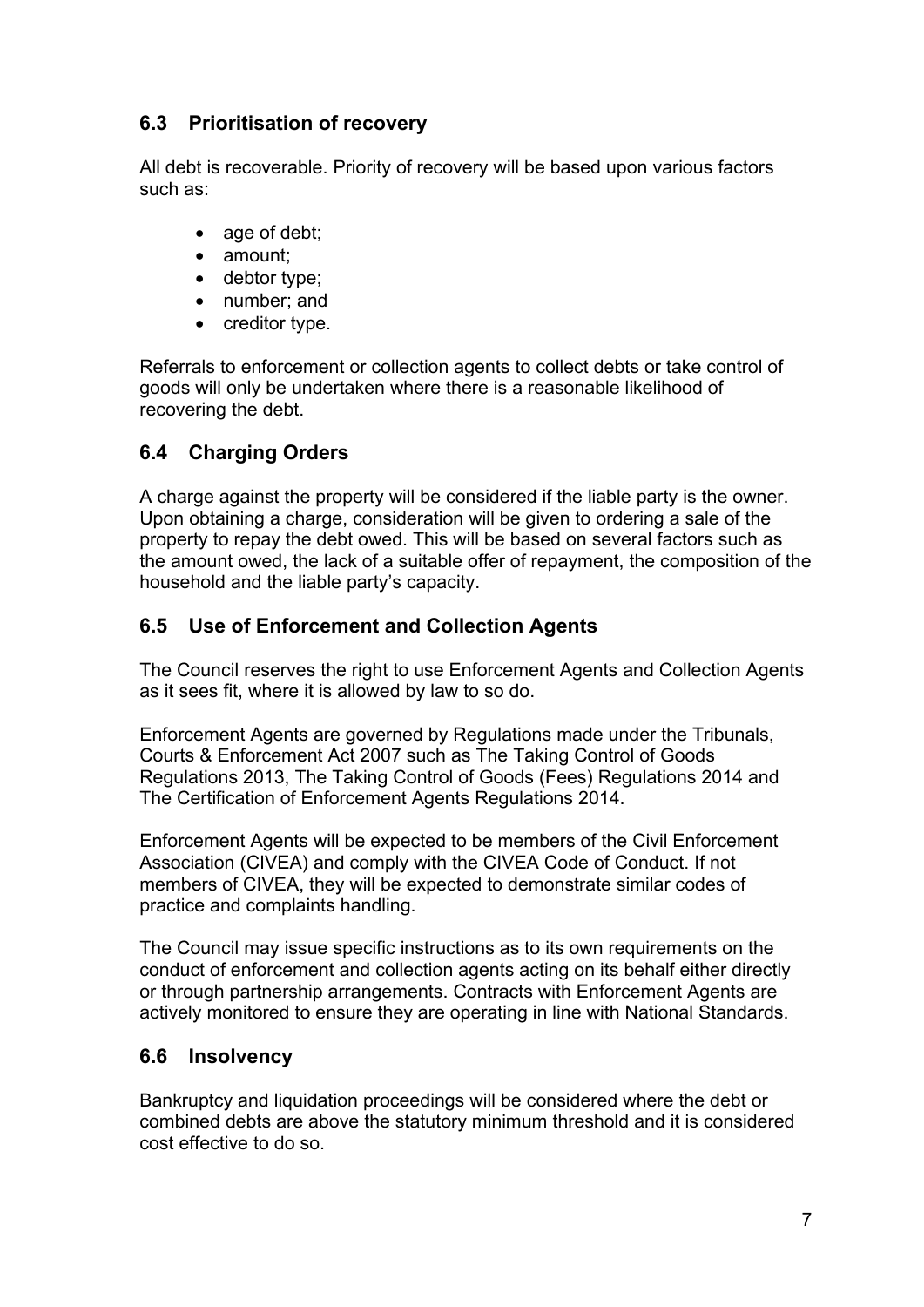The Council may appoint or approve an insolvency practitioner to act on its behalf in any insolvency proceedings either on its own or with others.

### **6.7 Writing off debt**

The Council will make every effort to collect monies due, in order to maximise the resources it has available to provide good quality services to its community. However, it also recognised that there will be occasions when debts become irrecoverable and will need to be considered for write-off in accordance with the Council's Constitution Financial Regulations Section 4 Income 1(v). In such circumstances prompt and regular write-off of such debts is good practice, as this allows for a correct calculation of bad debt provision each year and avoids wasting resources chasing debt where there is no realistic prospect of recovery.

The Council will seek to minimise the cost of write-offs to the local taxpayer by taking all necessary action to recover what is due. All debts will be subject to full collection, recovery and legal proceedings as outlined in this policy.

Write-off is only appropriate where:

- the demand or invoice has been raised correctly and is due and owing;
- every effort has been made to recover the debt, in the form of reminders, final notices and any other relevant recovery action undertaken; and
- there is a justified reason why the debt should not be pursued further.

The definition of irrecoverable is "a debt that will never be paid to the person owed, and is considered to be uncollectable for whatever reason, and should therefore be written off."

#### **Justified reasons**

Whilst it is not possible to list every scenario which could make a debt suitable for write-off; however, the following factors could be appropriate depending on the circumstances.

The responsibility for recommending whether a debt is suitable for write-off to the Director of Corporate Services (S.151 Officer) is set out in Section 12 (Roles & Responsibilities). Services must take into account any advice or guidance from Legal Services or the service area's Divisional Manager.

The most common circumstances where a debt may be written off have been categorised as follows: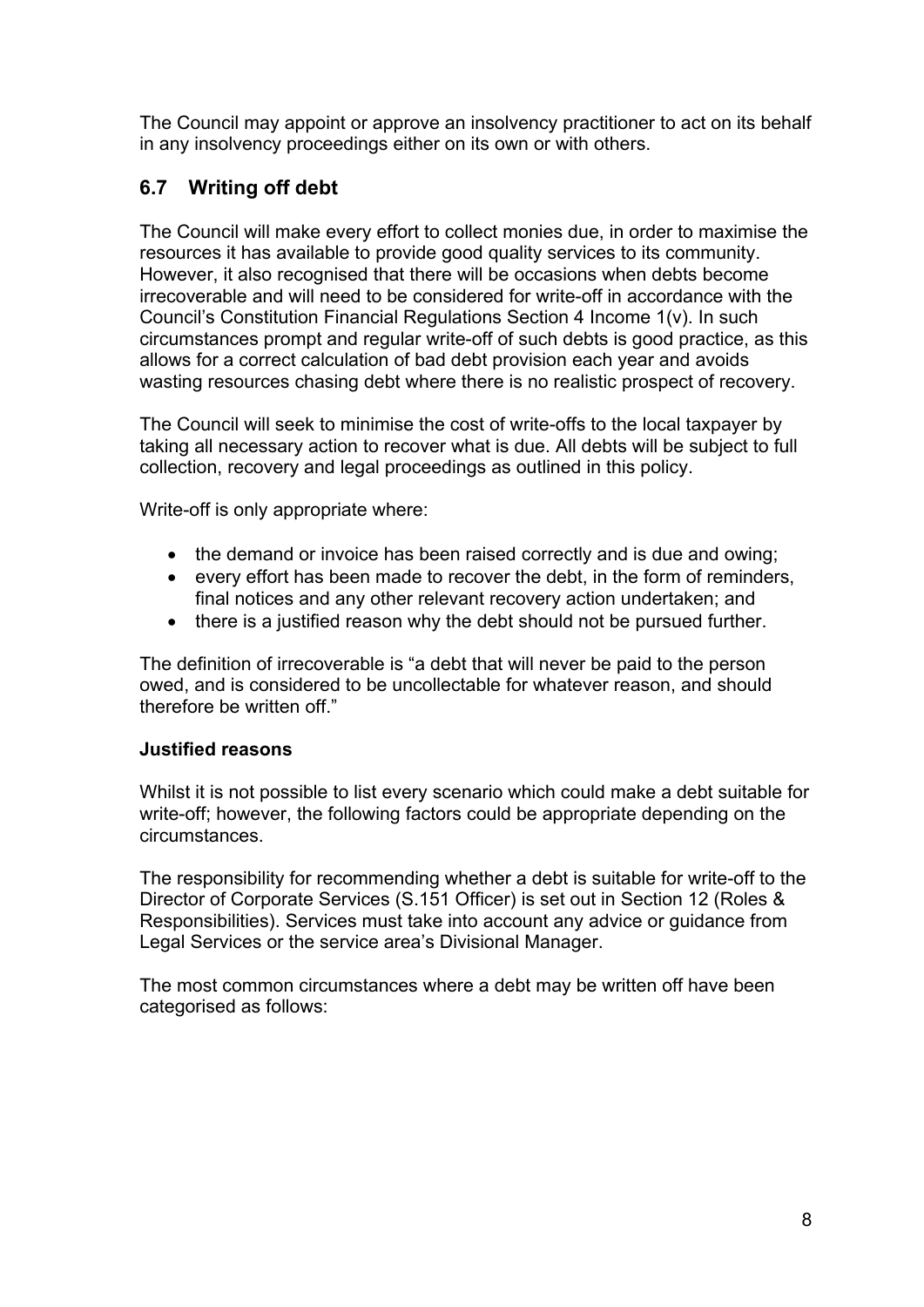| Table 1                    |                                                                                                                                                                                                                                                                   |  |  |
|----------------------------|-------------------------------------------------------------------------------------------------------------------------------------------------------------------------------------------------------------------------------------------------------------------|--|--|
| Reason                     | <b>Description</b>                                                                                                                                                                                                                                                |  |  |
| Insolvency                 | Debtor is the subject of bankruptcy, individual voluntary<br>arrangement, liquidation, company voluntary<br>arrangement, an administration order, or administrative<br>receivership proceedings or has ceased to trade or is<br>subject to a Debt Relief Order.   |  |  |
| Unenforceable              | Debtor is overseas or the debt is over 6 years old.                                                                                                                                                                                                               |  |  |
| Abscond                    | Tracing agents/search engines or other methods have<br>been unable to find the debtor.                                                                                                                                                                            |  |  |
| Uneconomical to<br>collect | Balance too small for further actions, or the costs<br>associated with collecting the outstanding debt is<br>prohibitive.                                                                                                                                         |  |  |
| Uncollectible              | Custodial sentences/remitted debts/system<br>rounding/where all due process has been undertaken<br>to recover the debt (as detailed in procedures), but<br>despite using all available / appropriate recovery<br>options, the debt is still deemed uncollectible. |  |  |
| Deceased                   | Insufficient funds in an estate to settle the debt.                                                                                                                                                                                                               |  |  |
| Vulnerable                 | Where a debtor has no realistic means of paying the<br>debt due to vulnerability, and all due process as<br>detailed in the procedures, including third party<br>support, has been followed.                                                                      |  |  |

The Council reserves the right to reinstate, within statutory deadlines, any debt where is becomes apparent the circumstances for write-off are no longer applicable, i.e. a debtor is traced/funds become available.

In cases where the debtor is jointly and severally liable for the debt with another party, recovery action will continue against all liable individuals and only if this action fails, will monies be recommended for write-off.

### **6.8 Credit balances**

Where an account has been overpaid or falls into credit for some other reason, with the agreement of the customer, the overpayment or credit will be refunded or may be transferred to reduce another debt owed by the customer. All refunds will be repaid by electronic transfer to a UK bank account, and only by cheque in exceptional circumstances.

#### **(i) Customer Accounts (Sundry Income)**

The refunds are processed by the Income and Payments Team and all necessary checks will be made for any other outstanding debts to the council. Whilst the customer's permission may be required to transfer to another outstanding debt, every reasonable effort must be made not to refund the credit whilst other debt is outstanding.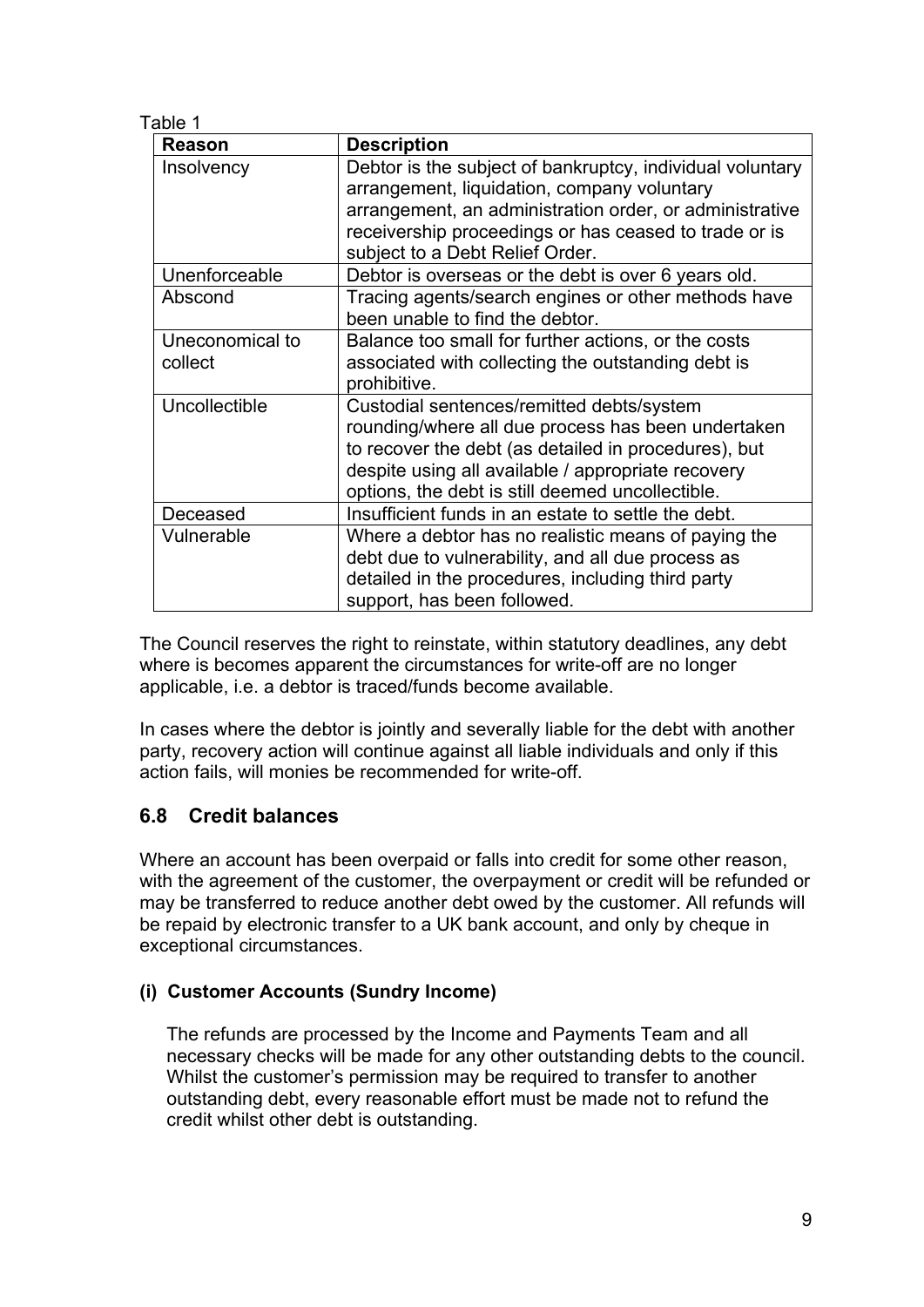#### **(ii) Council Tax and Business Rates**

These are refunded by the Taxation Team. Credits which cannot be traced or refunded which are over 6 years old are transferred to the General Fund Reserve.

#### **(iii) Accommodation Services – Licence Fees**

These are refunded by the Housing Service, or any credits which cannot be traced or refunded to the licensee which are over 6 years old are transferred to the General Fund Reserve.

Once all checks have been carried out, not knowing the whereabouts of the creditor (or not having sufficient information to determine how or when a credit is to be refunded) will be an acceptable reason for the writing off the credit. A record should be kept should the creditor subsequently be traced, and the credit will be repaid, if economic to do so.

#### **Checks need to be undertaken to see whether any refund is genuine, and that money laundering is not being attempted.**

#### **6.9 Specific debt recovery**

#### **(i) Council Tax**

Council Tax recovery procedures are laid down by statute in The Council Tax (Administration and Enforcement) Regulations 1992 and subsequent amendments. Reminder Notices and Final Warning notices will be issued as required by law.

Continued non-payment after the issue of Reminder and Final Notices may result in a Liability Order being awarded by a Magistrates' Court.

Enforcement action can include collection by an Enforcement Agent, attachment to benefits or earnings or ultimately insolvency proceedings, committal to prison or a charge against the property, which can lead to an order of sale.

#### **(ii) Non-Domestic Rate (Business Rates)**

Non-Domestic Rates recovery procedures are laid down by the Non-Domestic Rate (Collection and Enforcement) (Local Lists) Regulations 1989 and subsequent regulations and amendments.

Reminder Notices and Final Notices will be issued as required by law.

Continued non-payment after the issue of Reminder and Final Notices may result in a Liability Order being awarded by a Magistrates' Court.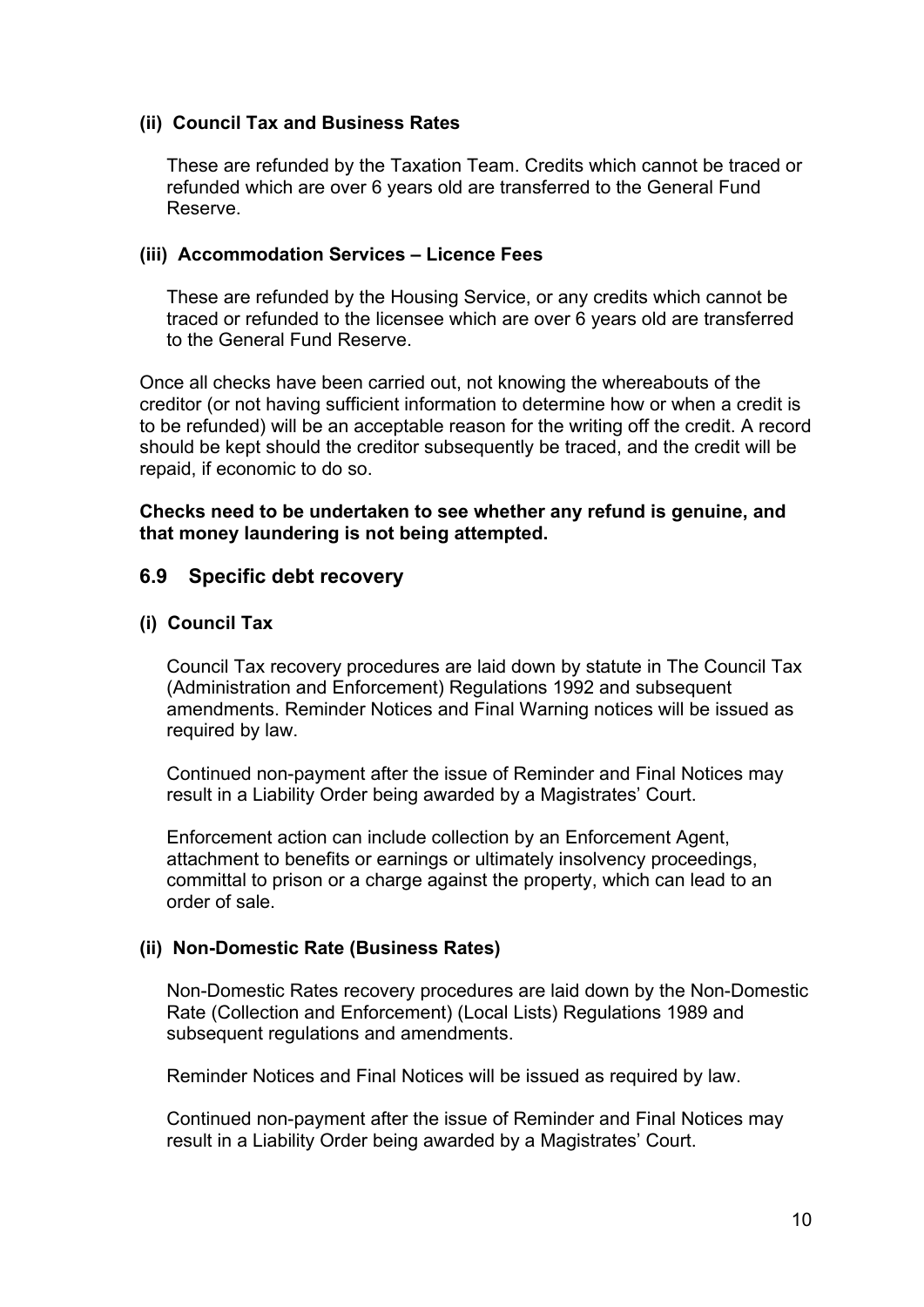Enforcement action can include collection by an Enforcement Agent, or ultimately insolvency, committal to prison (for an individual) or a charge against the property, which can lead to an order of sale.

#### **(iii) Housing Benefit and Council Tax support**

Housing Benefit overpayments are reclaimed in accordance with Regulations 99 – 107 of The Housing Benefit Regulations 2006 (as amended). In addition, there are debt recovery procedures in place where Housing Benefit has been overpaid but where the debtor is no longer in receipt of payment.

How to repay a benefit overpayment can be found at: [Overpayments](https://www.chichester.gov.uk/housingbenefitoverpayments) [\(Chichester District Council\).](https://www.chichester.gov.uk/housingbenefitoverpayments)

#### **(iv) Landlord and Tenant Act**

Individuals or businesses entering into commercial lease arrangements with the Council will be expected to comply with the terms therein including payment of rent and other monies due.

In the event of a breach of the payment terms by the tenant, the Council will undertake such steps, as may be available to it, under relevant legislation to seek recovery of any monies due.

#### **(v) Civil parking enforcement**

The recovery and enforcement of Road Traffic Debts is carried out by Parking Services and is subject to Civil Enforcement parking legislation by way of the Traffic Management Act 2004. Road Traffic Debts are due immediately at point of issue and should a charge remain unpaid following the correct service of statutory documents, enforcement action will take place.

Parking Services operate a payment plan policy for individuals that prove exceptional circumstances apply, which is consistent with the Council's Corporate Debt Recovery Policy. It is also the case that the three tiered appeals process exists, whereby customers can dispute a charge but also that the charge is discounted by 50% within the first 14 days from the issue of a **Notice** 

Any recovery action and write-off of Road Traffic irrecoverable debt is in line with the Council's Corporate Debt Recovery Policy. A senior member of the service will review each case considered for write-off of parking enforcement notices.

#### **(vi) Accommodation Services - Licence fees, Homefinder rents, deposits and rent in advance payments and recharges**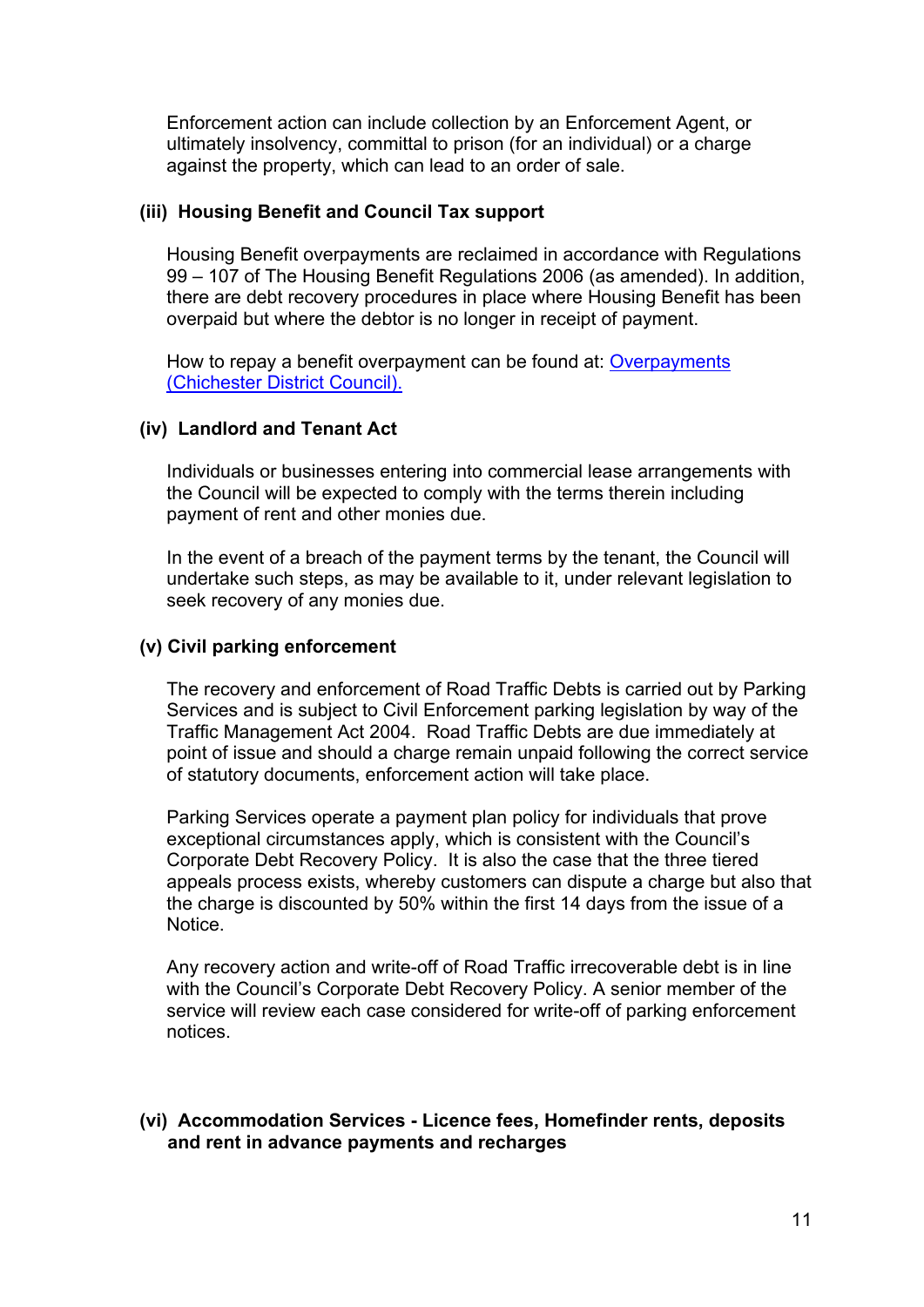Individuals entering into licences or tenancy agreements with the Council will be expected to comply with the terms therein including payment of rent and other monies due.

In the event of a breach of the payment terms by the licensee or tenant, the Council will undertake such steps, as that may be available to it, under relevant legislation to seek recovery of any monies due depending upon the type of legal relationship applicable to the accommodation.

### **6.10 Miscellaneous income (customer accounts/sundry income)**

The preference is for services to gain upfront payment for any new services that require payment, and not rely on invoices, if payment before the service is appropriate and lawful.

Customers are encouraged to pay invoices by the Council's preferred payment method of direct debit where they receive ongoing services where monthly, quarterly or annual charges apply or instalments.

All Customer Accounts (excluding Council Tax, Business rates, Business Improvement District Invoices and Road Traffic Debts) are required to be paid in 10 working days, unless a lease or contractual arrangement specifies otherwise. Customer Accounts arrears are collected in accordance with local procedures that are reviewed periodically and reflect best practice wherever practicable (see Appendix 3 for the high-level process details).

### **6.11 Interest and cost charges**

Debtors are made aware with their invoice of the possibility of interest and charges being levied, should their payment be received late. In the majority of cases, this does not present a problem and payments are received on time.

However, in a minority of cases, where payments are received late, in accordance with legislation, such as the Late Payment of Commercial Debts (Interest) Act 1998, interest and charges can be levied. The interest and charges applied are prescribed by Government and will be applied to all debts, with the exception of the following:

- Debts incurred by public service bodies, charities and private individuals;
- Any debt under £1,000, regardless of debtor type; and
- Any payments received less than 14 days late, regardless of the debtor type.
- Or where the agreement contains its own interest remedy for late payment i.e. lease or contract.

However, should a debt in excess of £1,000 from those excluded debtors remain unpaid after a period of time, such as 90 days, interest and charges will be applied.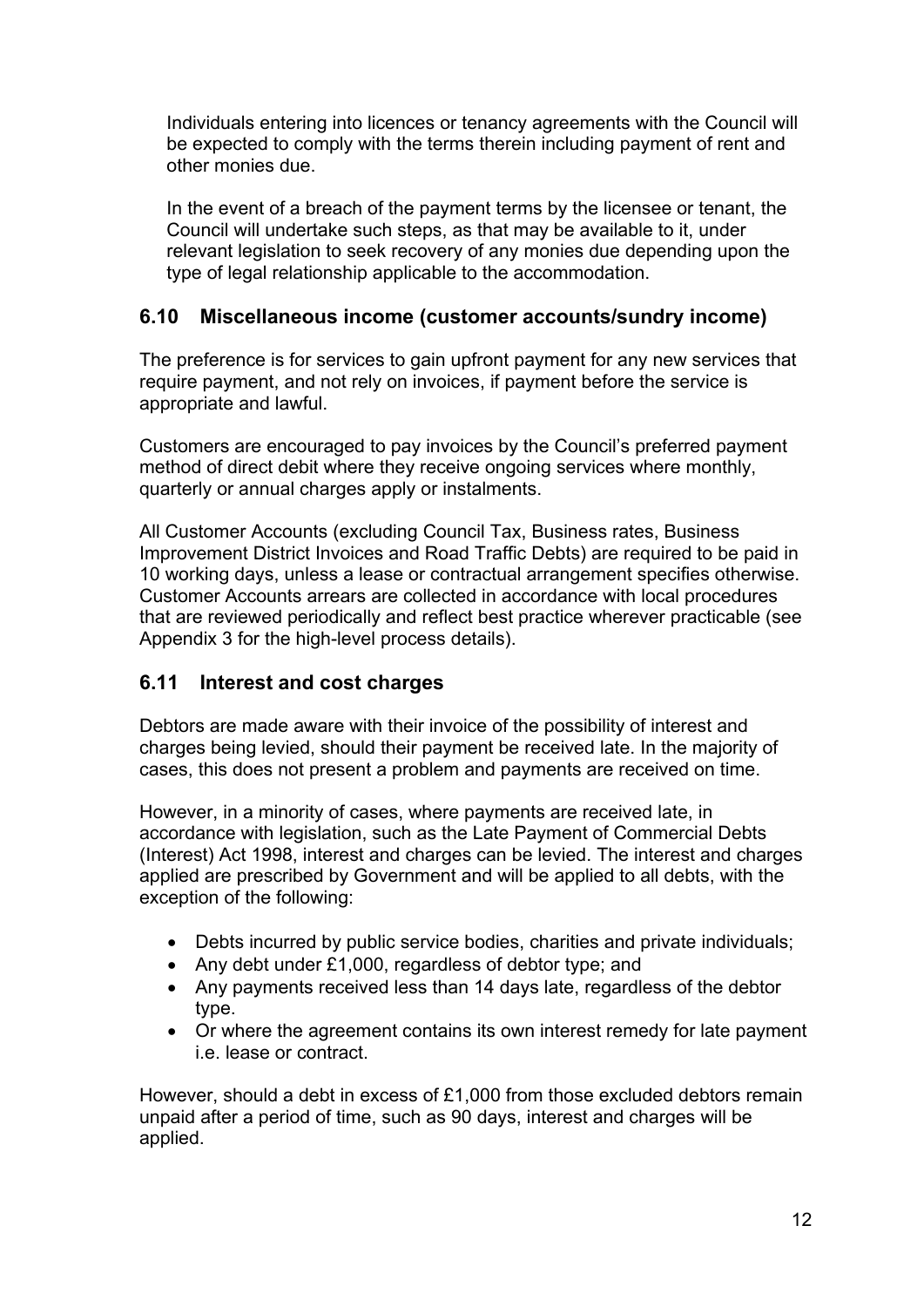### **6.12 Writing back debt and costs**

Under the Council's Constitution the Director or Corporate Services (Section 151 Officer) has delegated authority to approve the write-off of outstanding accounts, which are considered to be irrecoverable, subject to members being informed of the total amount of such write-offs each year.

For recovery action undertaken by the Taxation Team, after any necessary consultation with the Council's Legal Service, the team will submit a quarterly schedule to the Director of Corporate Services to request any debts it considers to be irrecoverable in accordance with this policy (Corporate Debt Recovery Policy) and in accordance with the write-off scheme of delegation as set out paragraph 6.12 (iii).

Services will be notified of the debts recommended and approved for write-off.

In considering the write-off of debts the Taxation Team will be mindful of statutory limitations relative to the type of debt e.g. commercial and residential property lettings etc.

For debts administered and recovery action undertaken by Parking Services or Housing Services, the teams will submit a quarterly schedule to the Director of Corporate Services to request any debts it considers to be irrecoverable in accordance with this policy (Corporate Debt Recovery Policy) and the write-off scheme of delegation as set out in paragraph 6.12 (iii).

#### **6.13 Roles and responsibilities**

The Council will publish and promote its Corporate Debt Recovery Policy and the steps taken to recover debt, so our customers understand the consequences of non-payments.

#### **(i) Services Teams**

For customer accounts the service teams are responsible for the raising of invoices and the creating of credit notes as necessary, query resolution and keeping the Finance System notes records up to date in relation to the debtor account, especially where payment is agreed within the 35 day terms (standard recovery route).

Delayed payment or requests to pay by instalments must be referred to the Taxation Team (if recovery action has commenced by the team), and the Income and Payments Team (as the payment arrangement must be set up in the Finance System (Civica)).

Accommodation services license fees debtor records are administered and maintained by the Housing Service using a standalone housing rental accounting system.

The Parking Service administers and maintains Road Traffic debtor records on their own standalone system.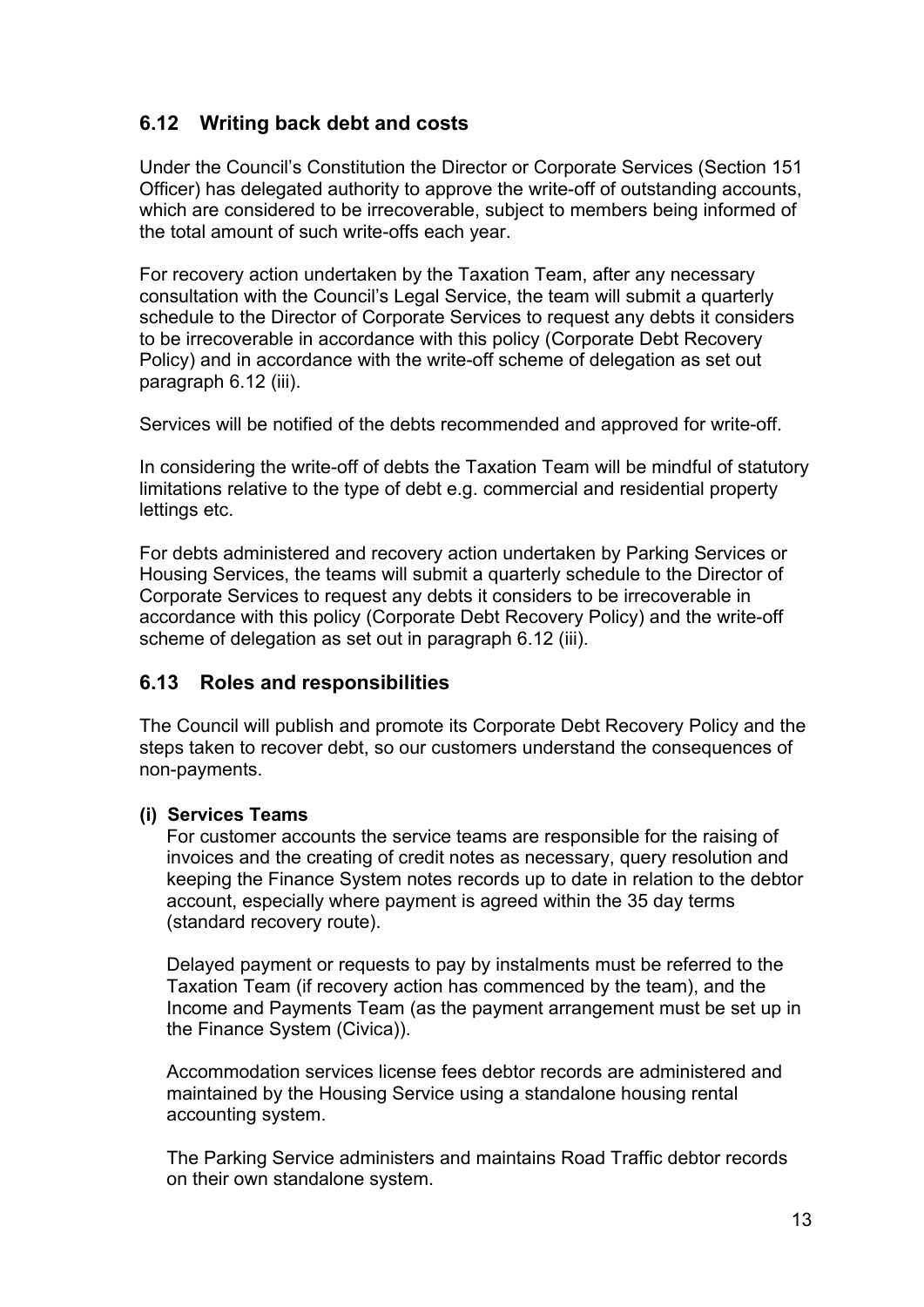#### **(ii) Debt Recovery**

Recovery action responsibility for the collect of outstanding debts is set out in Table 2 for the different service areas, and officers must adhere to the Council's Corporate Debt Recovery Policy to ensure consistency, fairness, transparency and effectiveness when dealing with the debtor.

Where the Taxation Team are responsible for agreeing any payment arrangements for Sundry (Miscellaneous) Debts with the customer, these are subject to discussions with the relevant service e.g. Estates Service to avoid any unintended acceptance of a breach of a lease.

| Table 2                            |                                       |  |  |
|------------------------------------|---------------------------------------|--|--|
| Debt type                          | Administration and recovery action by |  |  |
| <b>Council Tax</b>                 | Revenue & Benefits - Taxation Team    |  |  |
| <b>Non Domestic Business</b>       | Revenue & Benefits - Taxation Team    |  |  |
| Rates (NDR)                        |                                       |  |  |
| <b>Housing Benefit/Council Tax</b> |                                       |  |  |
| Reduction                          | Revenue & Benefits - Taxation Team    |  |  |
| <b>Overpayment Recovery</b>        |                                       |  |  |
| <b>Customer Accounts (Sundry</b>   | Income & Payments Team and Taxation   |  |  |
| (Miscellaneous) Debtors)           | Team                                  |  |  |
| <b>Road Traffic Debts</b>          | <b>Parking Services</b>               |  |  |
| Housing – Homeless Hostel          |                                       |  |  |
| Rents & associated service         | Housing – Accommodation Service Team  |  |  |
| charges etc.                       |                                       |  |  |

#### **(iii) Section 151 Officer - Scheme of Delegation for Write-offs**

Under the Constitution ultimately decisions on what classes of debt should be written off is matter for the Director of Corporate Services (or their Deputy S.151 Officer in their absence).

To achieve an efficient write-off process, the following delegation is adopted by the Director of Corporate Services, the precise elements which he authorises as being suitable for write-off by other officers are set out in the schedule below:

- a. For debts up to but not exceeding £100 (including aggregated debts for one debtor), the delegated authority rests with the relevant Service Manager (refer to Table 2) and reviewed by the Divisional Manager. The service manager must provide a quarterly summary of the approved write-offs and the justified reason to the Revenues Operations Manager for inclusion in the quarterly statistical reports for the Director of Corporate Services and the annual report to members.
- b. For debts greater than £100 but not exceeding £1,000 (including aggregated debts for one debtor), the delegated authority rests with the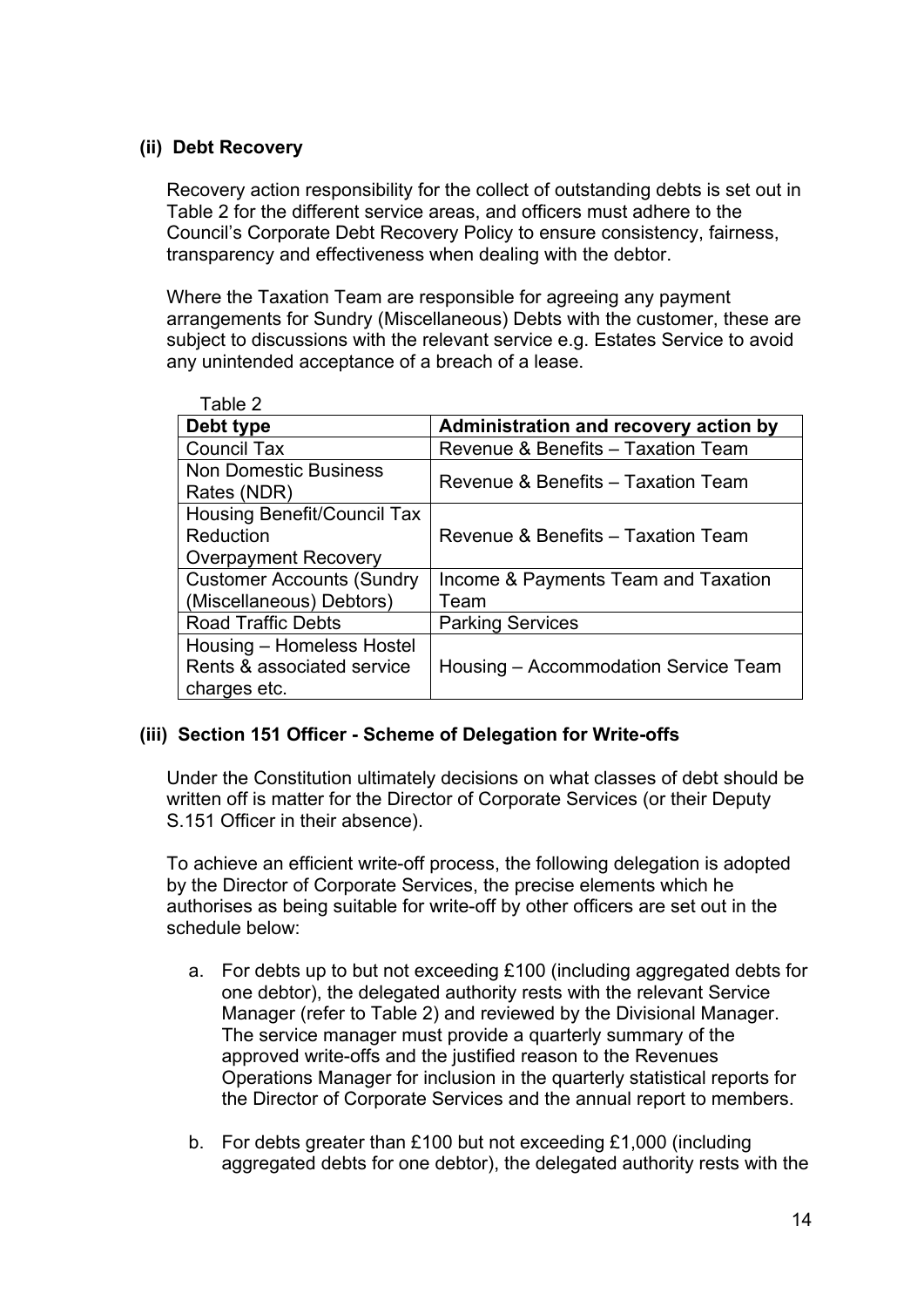relevant Divisional Manager. The reporting requirements are as set out in section a. which officers must be adhered to.

c. For debts greater than £1,000 (including aggregated debts for one debtor), the write-off request is submitted to the Director of Corporate Services for approval. (This action can also be undertaken by the Divisional Manager Financial Services as the Deputy Section 151 Officer.)

The above procedures will also apply to the treatment of credit balances where the customer is untraceable in accordance with paragraph 6.7.

#### **(iv) Reporting & Compliance**

This policy will be made available to all staff dealing with income collection and recovery via the staff intranet.

Each unit/section will be responsible for ensuring that this policy is adhered to and implemented effectively. Divisional Managers and budget managers have a responsibility to monitor and report debt arrears on a monthly basis using the Aged Debt Report and completing the Monthly Aged Debt Return to the Income and Payments Team, and are required to seek advice from the Director of Corporate Services (S.151 Officer) if support is required to manage a debt issue.

Officers from the Taxation Team and Income and Payments Team should report regularly to the Strategic Leadership Team (SLT), so that management are aware of the financial risk of non-collection for the authority for its income streams where debt recovery action is being undertaken. An aged debt report annotated with accounts referred to the Taxation Team to be compiled quarterly, along with the quarterly write-off reports for the Director of Corporate Services (Section 151 Officer).

The Council's Internal Audit & Investigations Team will test compliance with this Policy.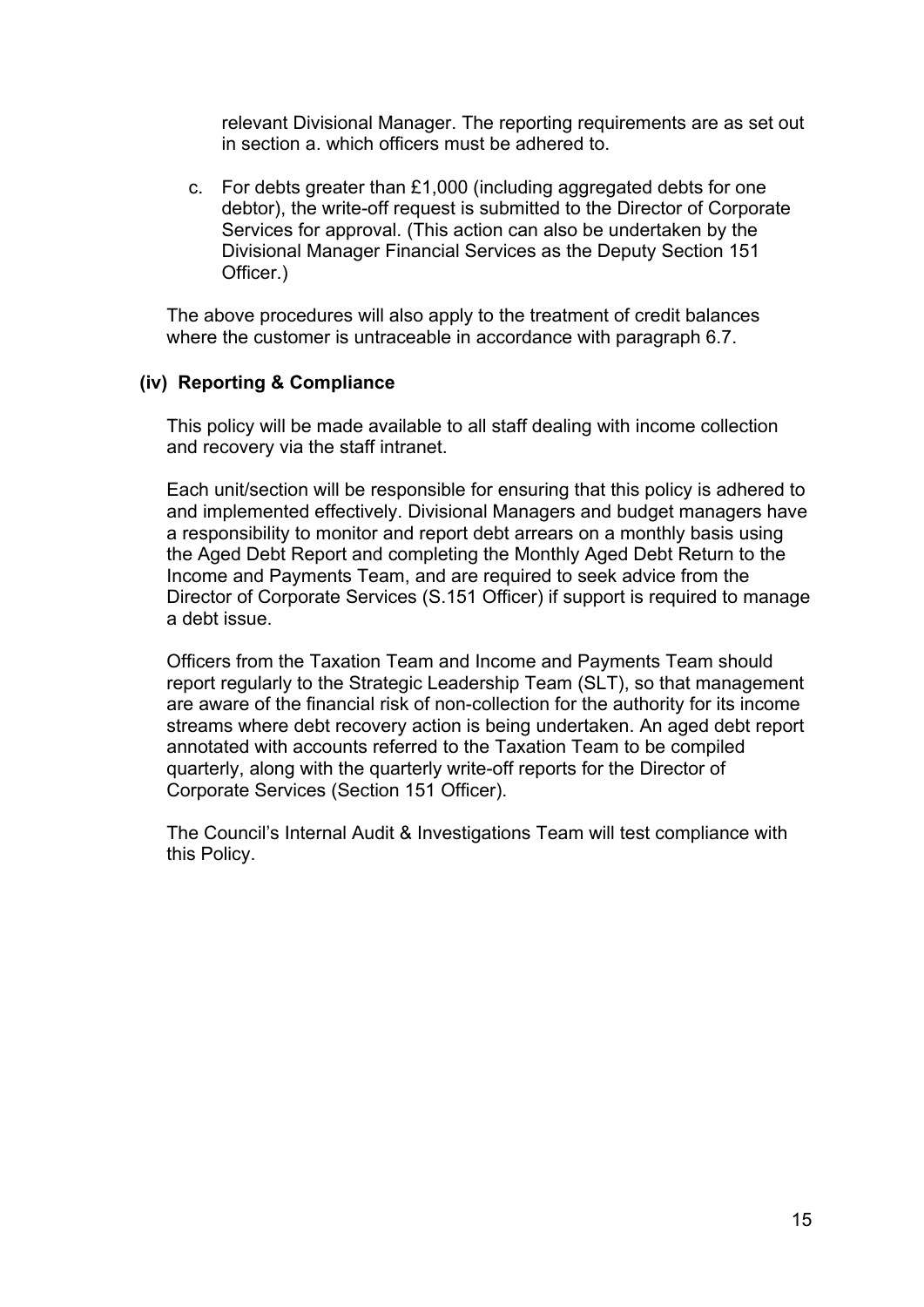# **Appendix 1**

### **Paying an invoice - additional help**

More information can be found at: **Paying an invoice (Chichester District Council)**.

Customers should understand the priority of debts owed to the Council and the consequences of not paying them:

| <b>Payment owed</b>            | <b>Consequence of not paying</b>                        |  |  |
|--------------------------------|---------------------------------------------------------|--|--|
| Council tax                    | Can result in an enforcement agent, an attachment to    |  |  |
|                                | earnings/benefit, or imprisonment                       |  |  |
| Non-domestic                   | Can result in an enforcement agent, imprisonment or     |  |  |
| rates                          | liquidation                                             |  |  |
| <b>BID</b>                     | Can result in enforcement agent or imprisonment         |  |  |
| Rent and temporary             |                                                         |  |  |
| accommodation licence          | Can result in eviction                                  |  |  |
| fee arrears                    |                                                         |  |  |
| <b>Commercial rent arrears</b> | Can result in forfeiture of the lease                   |  |  |
| Licence fees                   | Can result in the licence being revoked                 |  |  |
| Court orders                   | Can result in County Court bailiff action               |  |  |
| Housing benefit                | Can result in attachment of earnings/benefit and County |  |  |
|                                | Court recovery action                                   |  |  |
| Invoiced debts                 | Can result in withdrawal of service and County Court    |  |  |
|                                | recovery action                                         |  |  |

Additional help and advice can be obtained from the following independent organisations:

- Advice UK Advice Providers Network
- Age UK West Sussex
- Citizens Advice Bureau Chichester and District
- [Debt and borrowing Money Advice Service](https://www.moneyadviceservice.org.uk/en/categories/debt-and-borrowing)
- National Debtline
- Step Change debt charity

Cannot find the information you are looking for?

• **Housing Benefit**

Email: benefits@chichester.gov.uk Telephone: +44 01243 534509

### **Recovery and enforcement action**

- If you are having financial difficulties it is important that you talk to us: help [and advice is available.](https://www.chichester.gov.uk/payinvoice#cn7177)
- If you have a query regarding a service, please contact the relevant department direct.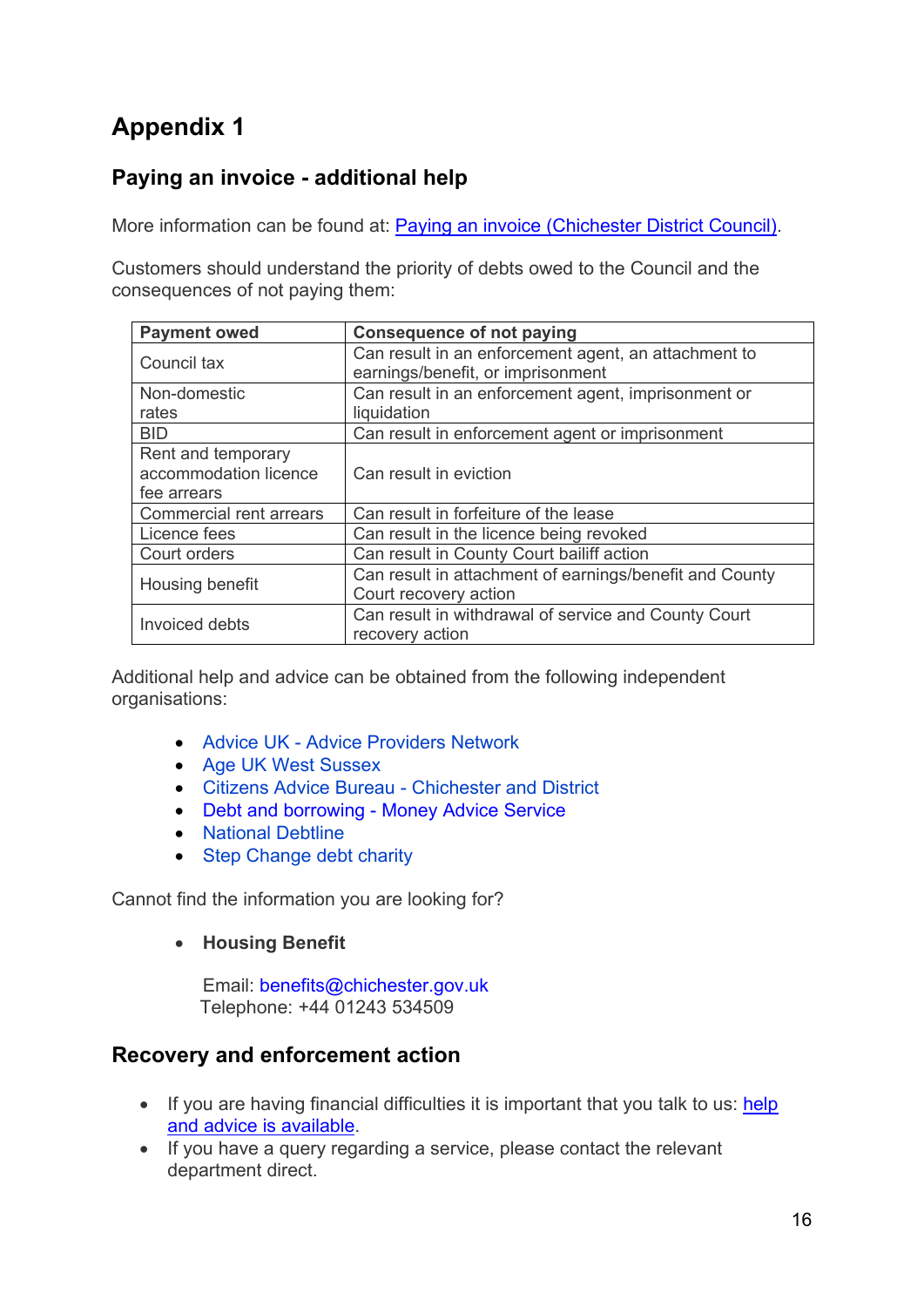- Early communication is really important in helping to solve problems.
- If payment is still not received the debt will be passed to the Revenues Enforcement team.

### **Actions which may be taken**

The following are examples of action which may be taken if a payment plan is not agreed:

- Final court action warning letter
- County court proceedings
- Collection agency

#### **Final court action warning letter**

A final court action warning letter will be issued. This includes a financial information form which invites a proposal for payment of the debt; however, it may not always be appropriate to accept payment by instalments.

If you believe you should not have to pay the bill at this stage, you **must** tell us. The court will expect you to act reasonably in exchanging information and documents relevant to the proceedings, and you should respond within 7 days.

If court proceedings are issued it may affect your credit rating and you will be liable for any additional legal fees incurred. Late payment interest and additional costs will be claimed on all qualifying debts.

#### **County Court proceedings**

After a final court action warning letter has been issued, if the balance remains unpaid a County Court claim may be issued. This will result in a County Court Judgement (CCJ) which will affect your credit rating.

Any costs incurred will be payable by you. Once a CCJ has been obtained the court will be instructed to enforce payment.

This can be through:

- an order to attend the court for questioning;
- an attachment of earnings:
- Enforcement Agent action to seize goods;
- bankruptcy proceedings (for debts over £750);
- a third-party debt order taken directly out of an account;
- a charging order obtained on your property which will remain in place until the property is sold. This may be enforced sooner by requesting an order for sale.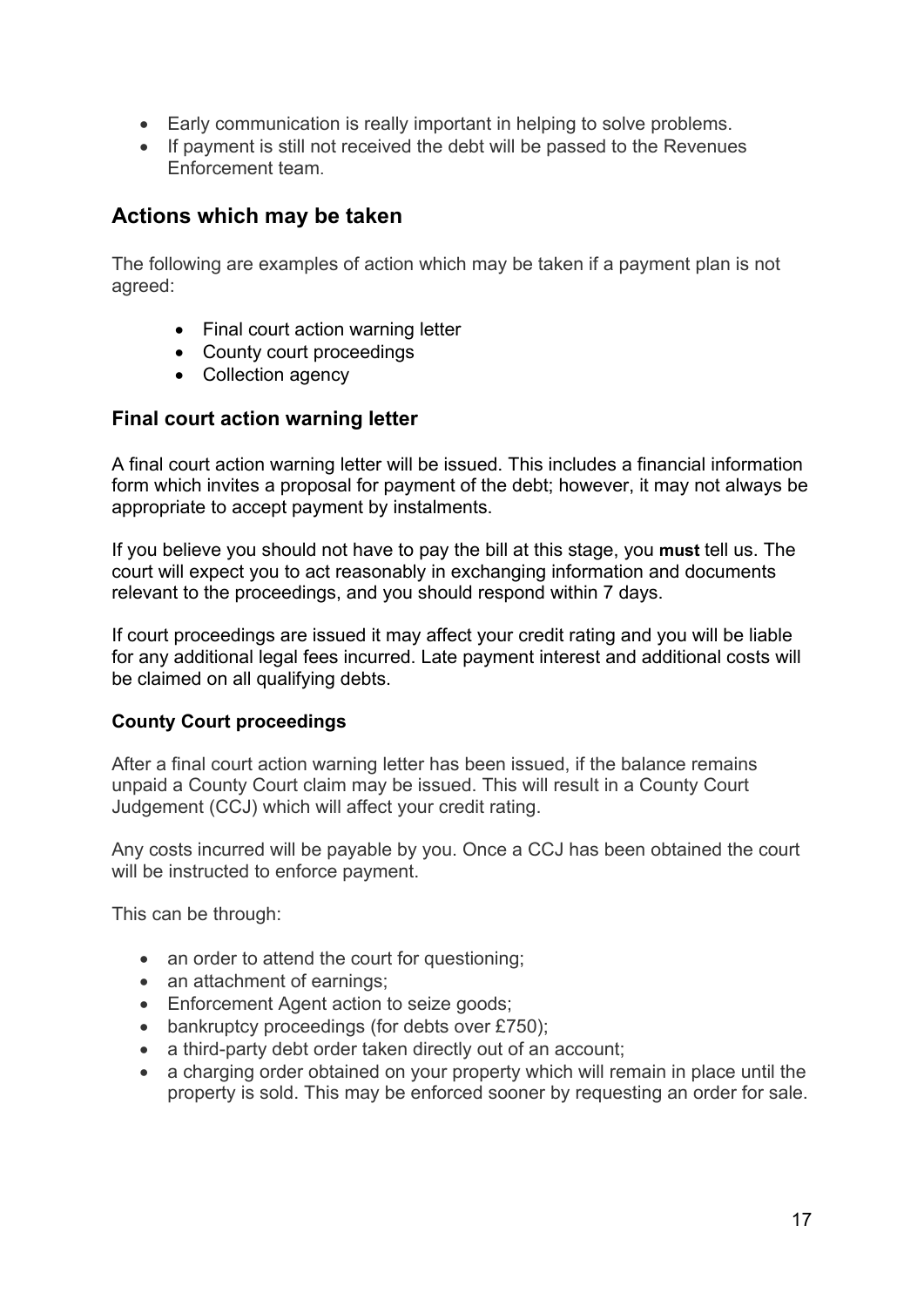### **Collection agency**

Outstanding invoices may be referred to a collection agency who will call at your property to collect the outstanding amount. Cannot find the information you are looking for?

• **Recovery and enforcement**

Email: [cdcrevenues@chichester.gov.uk](mailto:cdcrevenues@chichester.gov.uk) Telephone: +44 01243 534512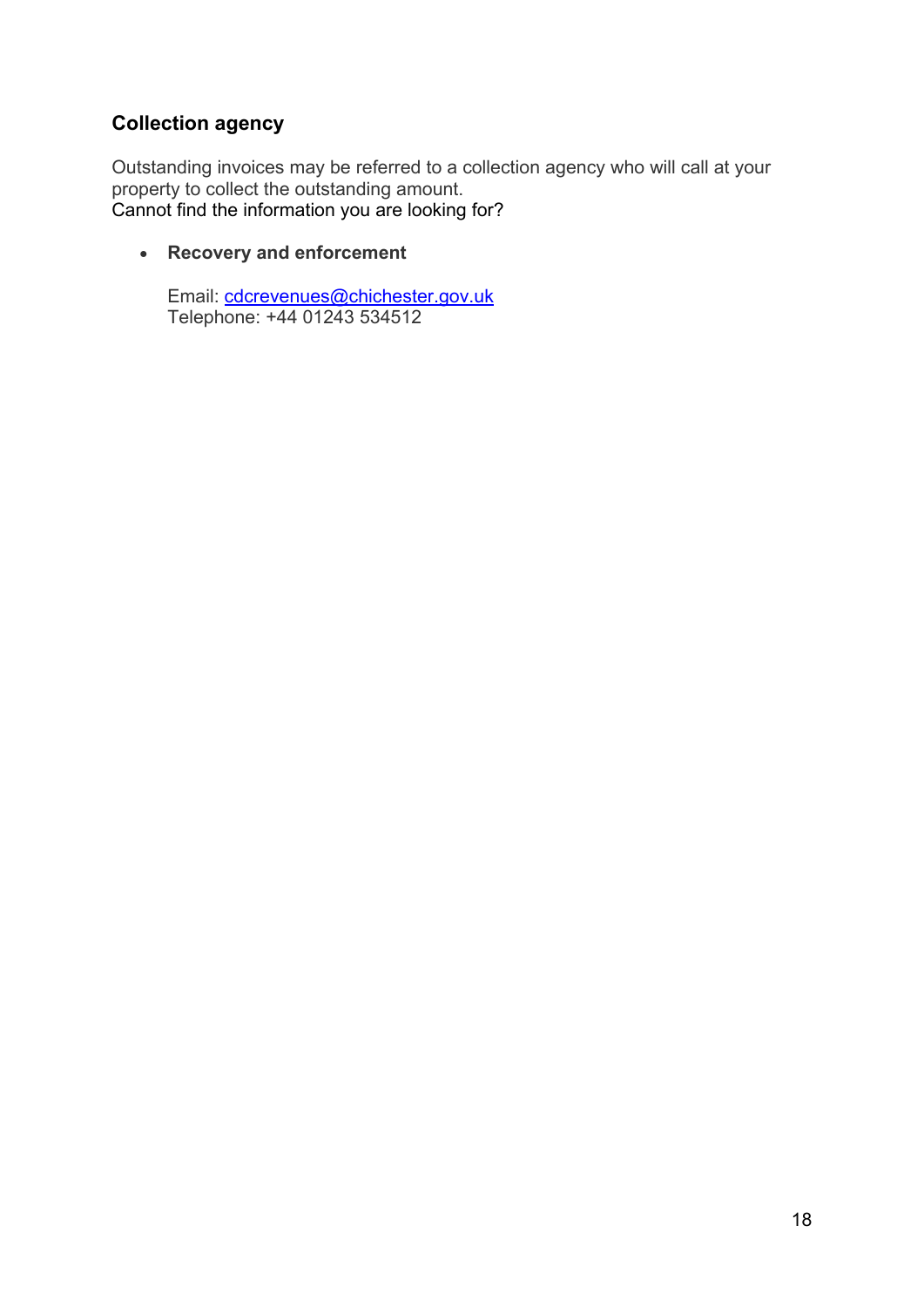## **Appendix 2**

### **Vulnerable customers**

Whilst the Council accepts that vulnerability is not in its self a cause of debt, but can mean an inability, temporary or otherwise, for people to manage their liabilities due to lack of funds or the ability to manage their financial affairs.

So the Council will be vigilant for the signs and symptoms of "vulnerability" to safeguard our most vulnerable customers and reassure them.

Customers who are considered vulnerable may fall into one or more of the following categories:

- The elderly.
- People with a disability.
- The seriously ill.
- People who appear to have mental health issues including dementia.
- The recently bereaved.
- Single parent families.
- Pregnant women.
- Unemployed people or those experiencing uncertainty in the short term employment status or benefit receipt.
- Those who have obvious difficulty in understanding, speaking or reading English.
- Those with addiction issues (drugs, alcohol, gambling).
- A person who has recently experienced changes in their lifestyle that means they are temporarily unable to deal with their financial affairs (e.g. fleeing domestic violence, leaving prison, leaving care etc.). Such cases will be reviewed periodically.
- A person who may have been or is currently being exploited (such as modern slavery).

This list is not exhaustive; it has been drawn up to promote fairness and a consistent approach but it is acknowledged that there may be many other causes of vulnerability. Decisions regarding vulnerability should remain unfettered by laid down policy and each case should be considered on its individual merits.

When considering how a debt should be repaid by a 'vulnerable' customer, individual circumstances will be taken into account and greater flexibility will be considered.